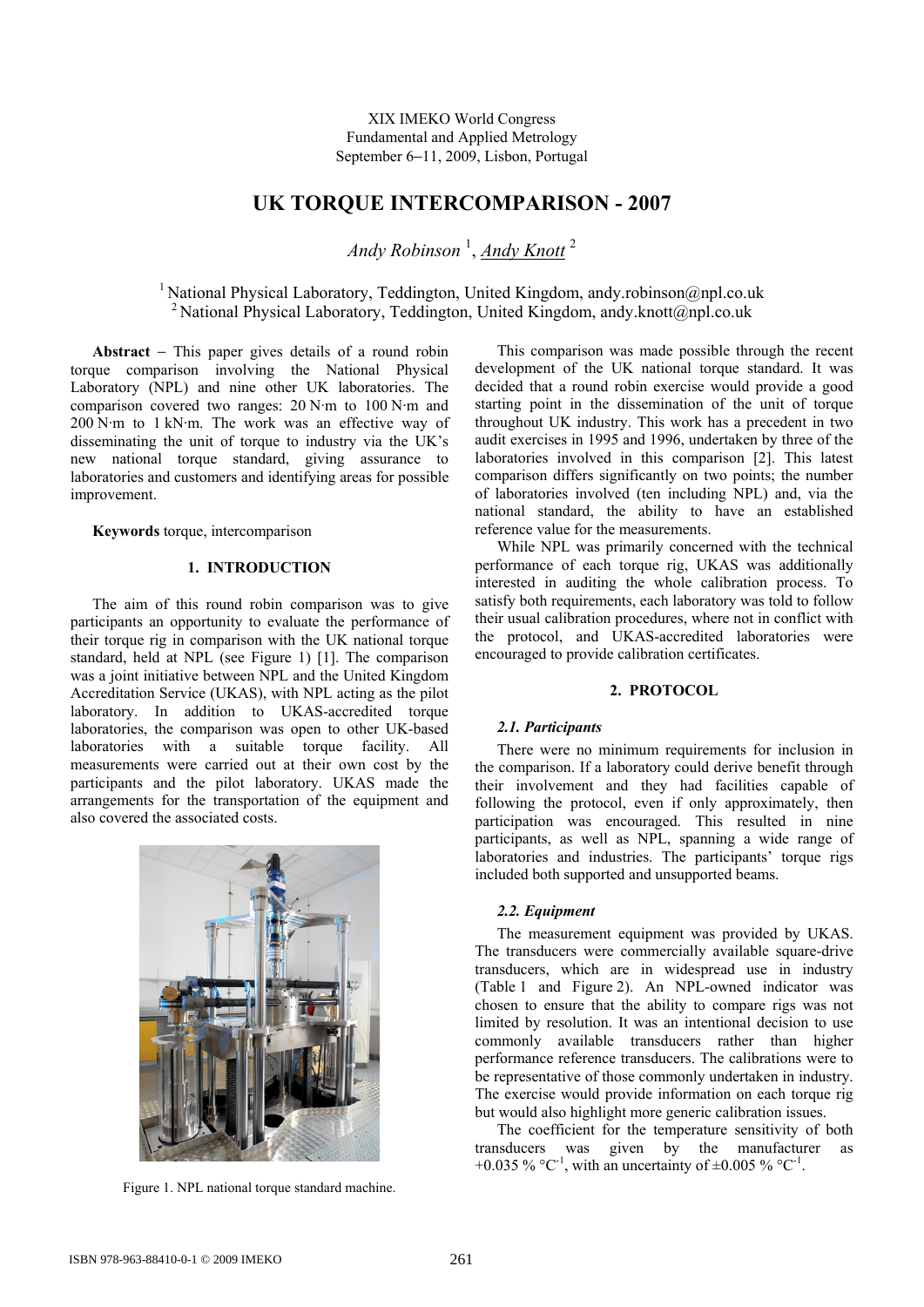Table 1. List of equipment

|                    |                                           | Part No   |
|--------------------|-------------------------------------------|-----------|
| <b>Transducers</b> | Norbar 100 N·m transducer $(\frac{1}{2})$ | 50593.log |
|                    | male/female square)                       |           |
|                    | Norbar 1 kN·m transducer (1"              | 50597.log |
|                    | male/female square)                       |           |
|                    |                                           |           |
| Indicator          | Nobel<br>DC.<br>ratio<br>meter            | $E-2-TAD$ |
|                    | Elektronik                                |           |
|                    |                                           |           |
| Lead               | Transducer lead                           | 60217.200 |
|                    | Adapter (provided by Norbar)              |           |



Figure 2. Transducers and indicator.

#### *2.3. Timetable*

The comparison started and finished with calibrations at NPL. Each leg of the comparison lasted for two weeks, incorporating the calibration at the participating laboratory, the return of the equipment to UKAS and the sending out of the equipment to the next participant. At UKAS, a zero value was taken with the transducer stood upright to check the integrity of the measurement system. During the comparison, both the socket to the 1 kN·m transducer and the transducer lead were damaged, at different times. In both cases, repairs had to be made by the manufacturer. To check that the damage had had no effect on the transducers' outputs, the equipment was then returned to NPL. On both occasions, a check calibration was performed and, as the results showed good agreement with the initial calibration, it was determined that there was no significant influence and that the exercise could continue.

# *2.4. Measurement instructions*

Each laboratory was told to follow their normal calibration procedure as far as possible. The measurement instructions were based around BS 7882:2008 [3], the only difference being that the decremental series was added to the first measurement series rather than the last.

The measurement protocol is illustrated in Figure 3.



Figure 3. Calibration protocol for both clockwise and anti-clockwise calibrations.

### *2.5 Results and information policy*

The results from each participant were held in confidence by NPL and UKAS. Participants had an opportunity to review their measurement results.

### **3. RESULTS**

# *3.1. NPL calibrations*

The graphs in Figures 4 and 5 show the calibration parameters for the two transducers calculated using the methods specified in BS 7882:2008. The clockwise results are plotted against positive torques and the anticlockwise results are plotted against negative torques. The results are taken from the second calibration at NPL because this gave the larger values for each of the four parameters. It is important to understand the performance of both transducers prior to analysing the comparison results.



Figure 4. Calibration parameters for the 100 N·m transducer calibrated at NPL.

The major difference between the two transducers during the NPL calibrations is that the reproducibility of the 100 N·m transducer is over five times greater than the reproducibility of the 1 kN·m transducer.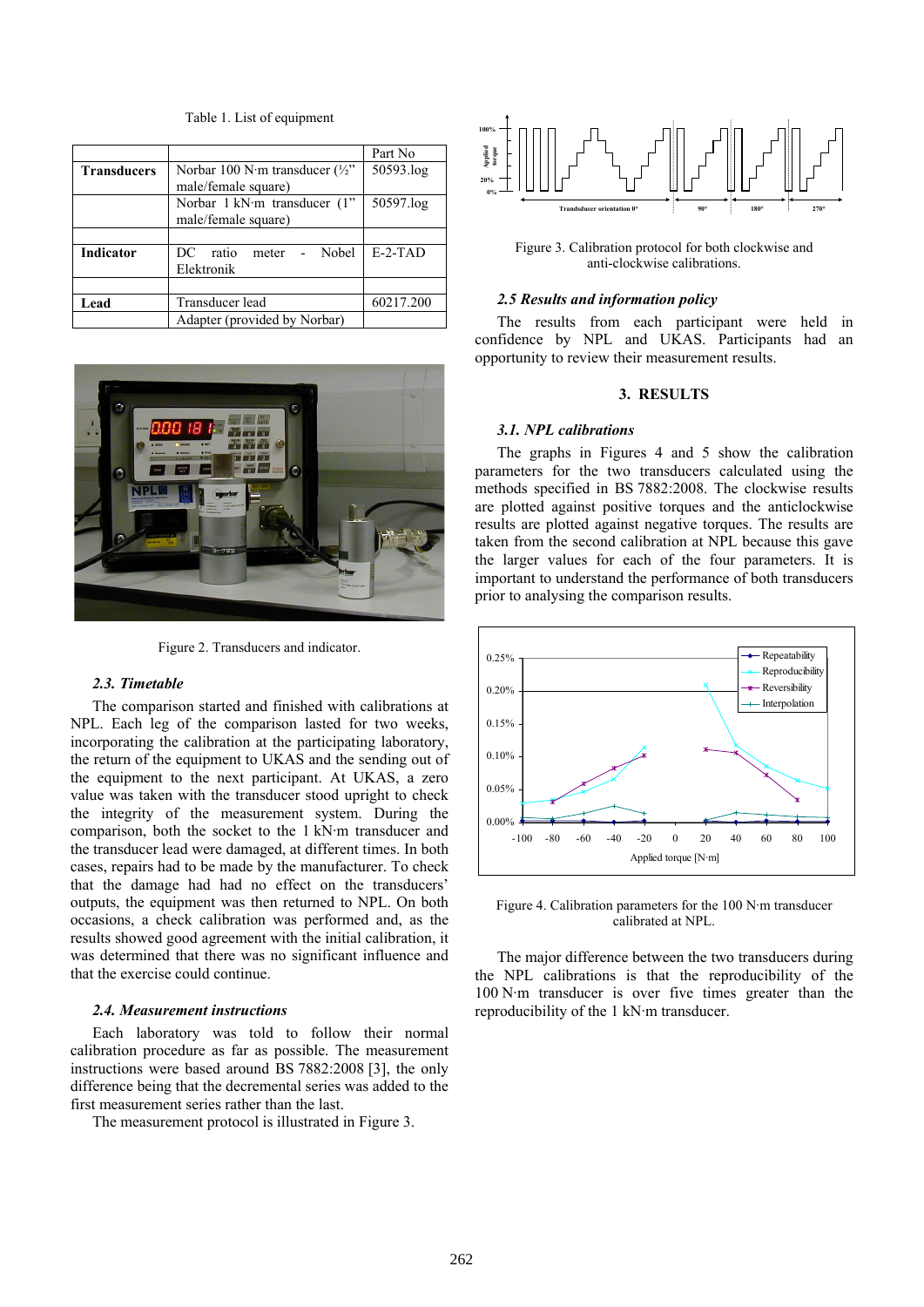

Figure 5. Calibration parameters for the 1 kN·m transducer calibrated at NPL.

#### *3.2. Reference value*

The NPL torque machine was used as the reference for the comparison. From the initial and final calibrations of the comparison, undertaken at NPL, a reference value needed to be calculated. The data was analysed prior to this calculation, particularly with regard to the drift and temperature sensitivity of the transducers.

Figures 6 and 7 show the drift in the calibration value between the two NPL calibrations for the 100 N·m and 1 kN·m transducers respectively. The first calibration was in May 2007 and the second calibration in November 2007.



Figure 6. Drift of 100 N·m transducer between the two NPL calibrations, in both absolute and relative units.

The 1 kN·m transducer showed negligible drift. The difference is almost at the level of the resolution of the indicator. The 100 N·m transducer shows greater drift particularly in the anticlockwise direction for the lower applied torques, although this could be an influence of reproducibility rather than true drift.

The temperature difference between the first and second calibrations at NPL for both transducers was minimal. The mean temperature for each calibration was calculated. For the clockwise calibration of both transducers the difference was  $0.1 \text{ }^{\circ}\text{C}$  and was less than  $0.1 \text{ }^{\circ}\text{C}$  for the corresponding anticlockwise calibrations. The temperature span in each case was typically  $0.1 \, \text{°C} - 0.2 \, \text{°C}$ . As the temperature change is relatively small (the resolution of the temperature sensor was only 0.1 °C) no adjustments were made to the reference value for changes in temperature.



Figure 7. Drift of 1 kN·m transducer between the two NPL calibrations, in both absolute and relative units.

The mean of the two NPL calibrations was calculated to establish a reference value for the comparison. No allowances were made for drift as Figures 6 and 7 showed that the drift was minimal in relation to other uncertainty contributions. Additionally any allowance for drift would need to make an assumption that the drift was linear, which may not necessarily be the case. The mean temperature over the two calibrations was also calculated, giving a reference point from which any subsequent temperature compensation for the participant results could be calculated.

### *3.3. Calibration data*

In the analysis of the data it was difficult to produce graphs that incorporated all the data, without the loss of detail, as the range of uncertainty of applied torque covered orders of magnitude, across the range of participants. Where data is missing for some participants in sections 3.5 and 3.6 due to scaling, the graphs have been reproduced in the full report with a larger scale [4].

For the 100 N·m transducer results, Laboratory *c* was only able to calibrate in three orientations because of physical limitations. In this case the mean value was calculated from the three measurement series. The possibility of using the data from just two series, 0° and 90°, was considered as this is allowed in BS 7882:2008 for lower classifications. However, the use of two or three measurement series made little difference to the mean value and no difference to the calibration parameters. Laboratory *d* calibrated the transducer in just two orientations, 0° and 90°, and the mean value and measurement parameters were calculated from these two series. Laboratory *d* was also unable to apply a decremental series of torques.

The mean deflections were divided by the applied torque to give a sensitivity at each applied torque in units of  $mV\cdot V^{-1}\cdot (N\cdot m)^{-1}$ . The values are plotted in Figures 8 and 9, but with the clockwise and anticlockwise sensitivities both displayed as positive values, to aid comparison.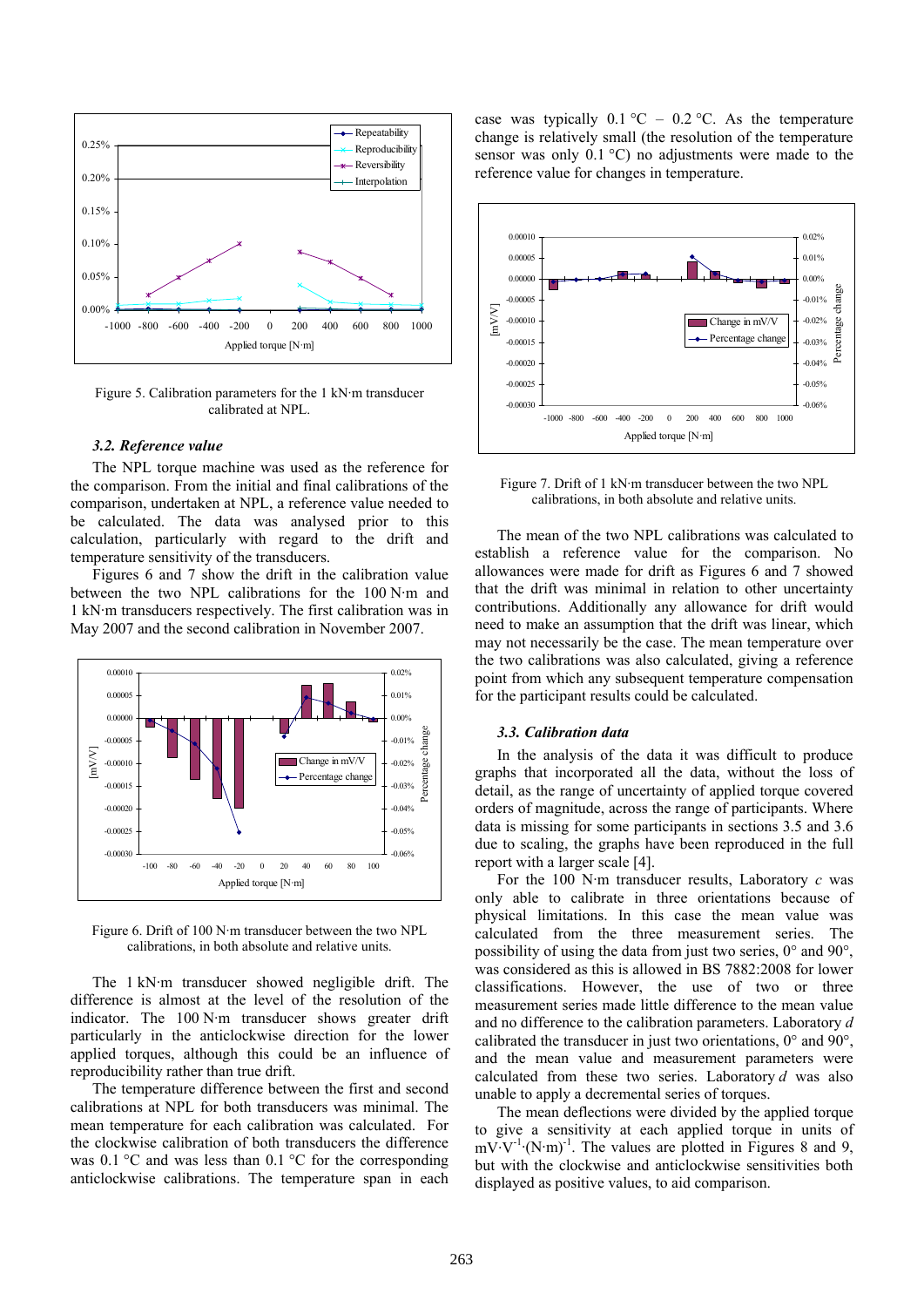

Figure 8. Sensitivity of the 100 N·m transducer for each participant.

For the 1 kN·m results, Laboratory *g* calibrated the transducer in just two orientations, 0° and 90°. Laboratory *h* only measured two points, at 200 N·m and 400 N·m. Laboratory *b* calibrated the transducer in units of pounds feet - a cubic equation was fitted to this data and interpolated values corresponding to the applied torques required in the comparison were calculated.



Figure 9. Sensitivity of the 1 kN·m transducer for each participant.

# *3.4. Temperature compensation and measurement uncertainty*

In each calibration the temperature was recorded for every measurement series. From this, two mean temperatures were calculated - one for clockwise torque and one for anticlockwise torque. The difference between each value and the temperature corresponding to the NPL reference value gave a figure which was used to calculate the temperature compensation. The option of a more sophisticated approach to temperature compensation, adjusting each series or measurement point independently, was rejected because of the required assumptions.

For the pilot measurement uncertainty, the following parameters were included; applied torque, reproducibility, residual deflection, resolution, temperature, and drift. The

first five parameters were calculated according to the methods suggested in BS 7882:2008. There were two components to the temperature uncertainty; the temperature range throughout the calibration and the uncertainty of the temperature sensor, which in NPL's case was  $\pm 0.5$  °C.

The standard uncertainty due to drift was taken as one quarter of the difference between the deflections in the two NPL calibrations because the reference value is halfway between the two extremes, and the value will be multiplied by two in the expanded uncertainty. The uncertainty was calculated for both NPL calibrations with the largest uncertainty being used in the analysis. The expanded uncertainty is based on a standard uncertainty multiplied by a coverage factor  $k = 2$ , providing a level of confidence of approximately 95 %.

For each participant's measurement uncertainty, the following parameters were included; applied torque, reproducibility, residual deflection, resolution, temperature, and temperature correction. The parameters were calculated as described above. In the absence of any knowledge about the temperature sensors used at each participant, a constant value of  $\pm 0.5$  °C was used for the uncertainty of the temperature measurement. By multiplying the uncertainty of the temperature sensitivity  $(\pm 0.005 \degree \text{°C}^{-1})$  by each participant's difference from the reference temperature, an uncertainty contribution for the temperature correction was calculated. In the 1 kN·m comparison for Laboratory *b* where the data has been interpolated, an uncertainty contribution for interpolation was included. Again the uncertainty was multiplied by a  $k = 2$  coverage factor.

# *3.5. 100 N·m calibration results*

The departure of the temperature-corrected mean values from the NPL reference value was calculated as a percentage of the NPL value. The results for applied torques of 20 N·m and 100 N·m in the clockwise and anticlockwise directions are shown in Figures 10 to 13. The error bars shown for each value correspond to the expanded measurement uncertainty for each participant. The shaded band corresponds to the measurement uncertainty of the pilot.



Figure 10. Percentage deviation of the temperature compensated results from the reference value for a 20 N·m clockwise torque.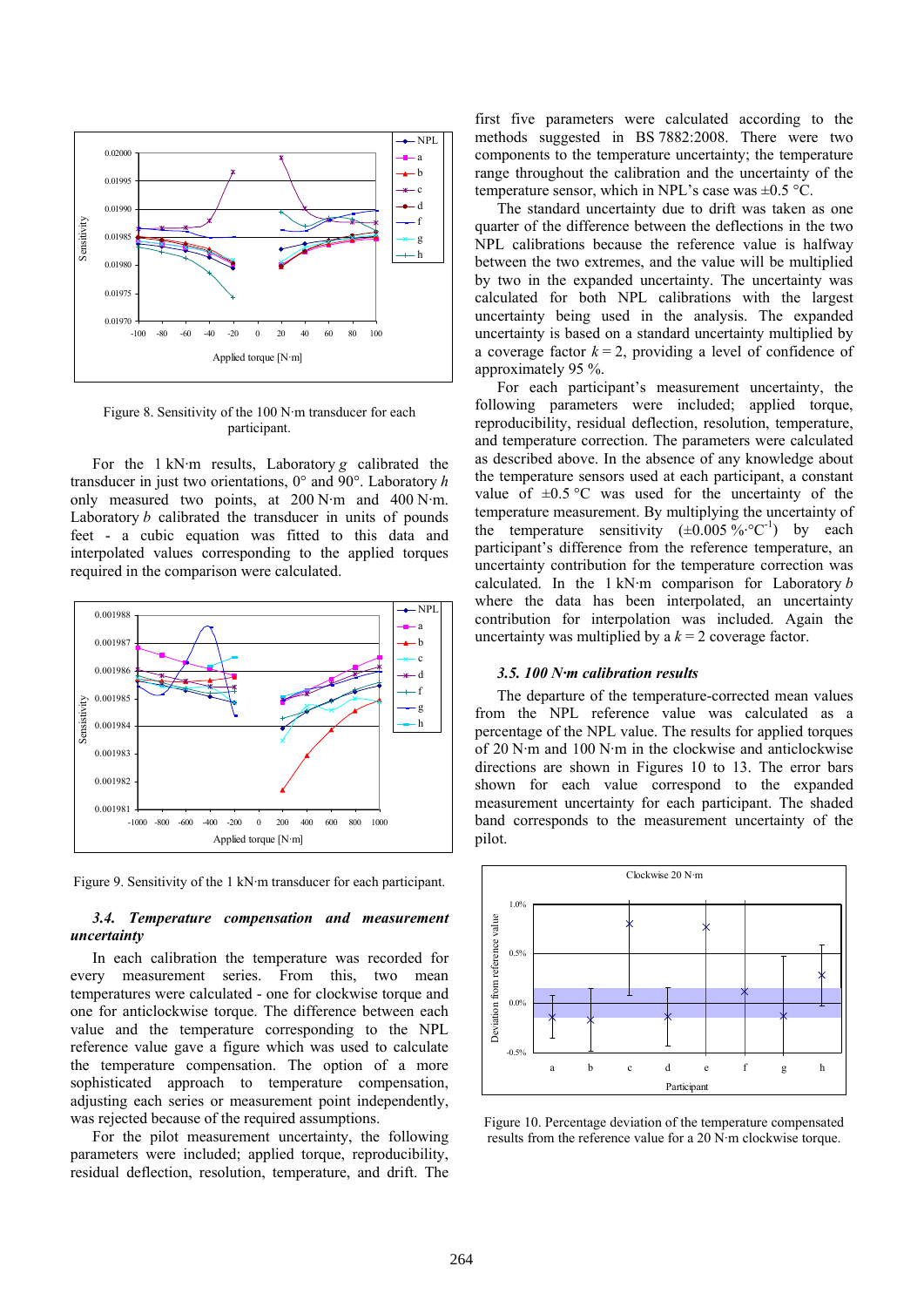

Figure 11. Percentage deviation of the temperature compensated results from the reference value for a 100 N·m clockwise torque.



Figure 12. Percentage deviation of the temperature compensated results from the reference value for a 20 N·m anticlockwise torque.



Figure 13. Percentage deviation of the temperature compensated results from the reference value for a 100 N·m anticlockwise torque.

# *3.6. 1 kN·m calibration results*

The results for applied torques of 200 N·m and 1 kN·m in the clockwise and anticlockwise directions are shown in Figures 14 to 17.



Figure 14. Percentage deviation of the temperature compensated results from the reference value for a 200 N·m clockwise torque.



Figure 15. Percentage deviation of the temperature compensated results from the reference value for a 1 kN·m clockwise torque.



Figure 16. Percentage deviation of the temperature compensated results from the reference value for a 200 N·m anticlockwise torque.